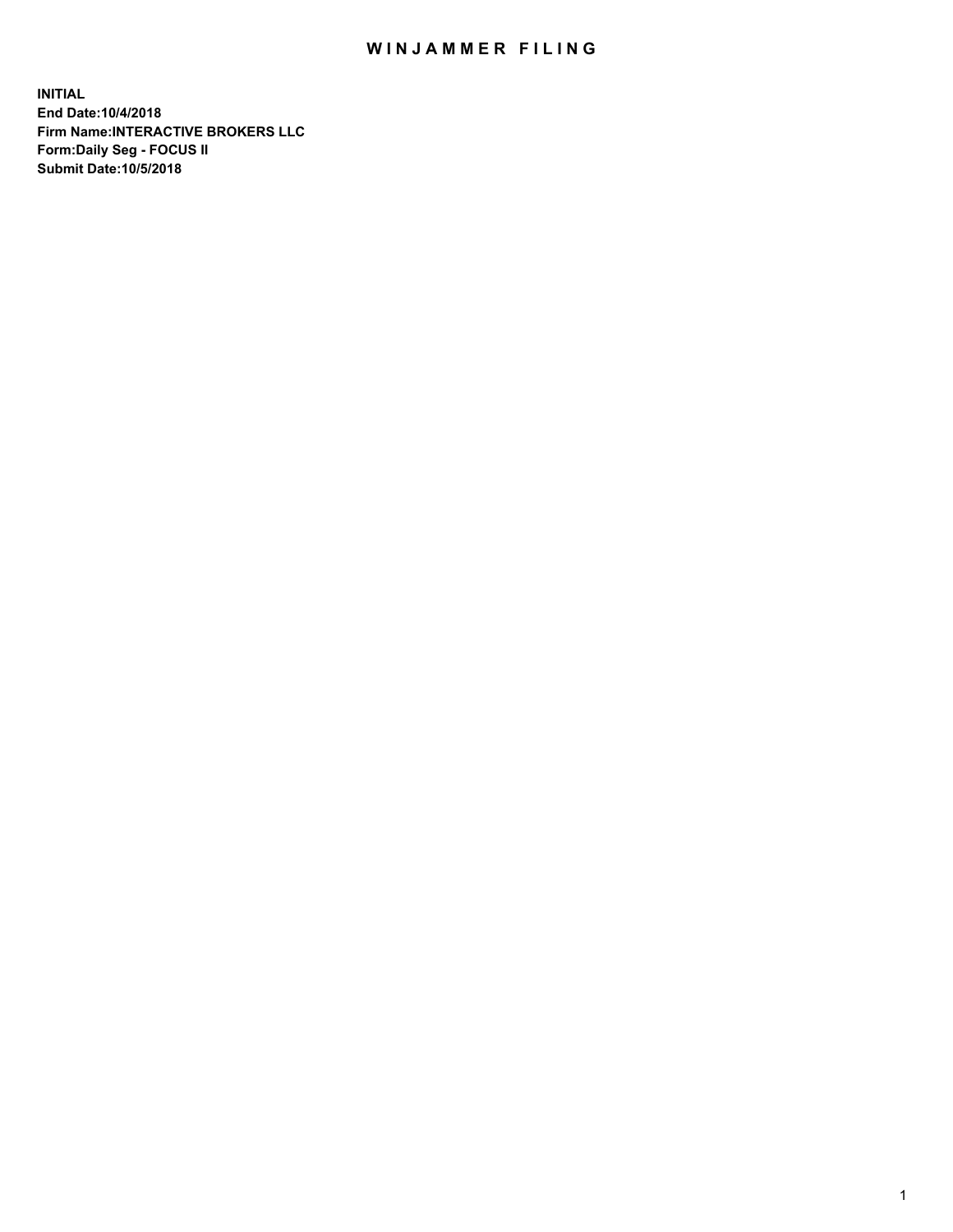**INITIAL End Date:10/4/2018 Firm Name:INTERACTIVE BROKERS LLC Form:Daily Seg - FOCUS II Submit Date:10/5/2018 Daily Segregation - Cover Page**

| Name of Company                                                                                                                                                                                                                                                                                                                | <b>INTERACTIVE BROKERS LLC</b>                                                                  |
|--------------------------------------------------------------------------------------------------------------------------------------------------------------------------------------------------------------------------------------------------------------------------------------------------------------------------------|-------------------------------------------------------------------------------------------------|
| <b>Contact Name</b>                                                                                                                                                                                                                                                                                                            | James Menicucci                                                                                 |
| <b>Contact Phone Number</b>                                                                                                                                                                                                                                                                                                    | 203-618-8085                                                                                    |
| <b>Contact Email Address</b>                                                                                                                                                                                                                                                                                                   | jmenicucci@interactivebrokers.c<br>om                                                           |
| FCM's Customer Segregated Funds Residual Interest Target (choose one):<br>a. Minimum dollar amount: ; or<br>b. Minimum percentage of customer segregated funds required:% ; or<br>c. Dollar amount range between: and; or<br>d. Percentage range of customer segregated funds required between:% and%.                         | $\overline{\mathbf{0}}$<br>$\overline{\mathbf{0}}$<br>155,000,000 245,000,000<br>0 <sub>0</sub> |
| FCM's Customer Secured Amount Funds Residual Interest Target (choose one):<br>a. Minimum dollar amount: ; or<br>b. Minimum percentage of customer secured funds required:% ; or<br>c. Dollar amount range between: and; or<br>d. Percentage range of customer secured funds required between:% and%.                           | $\overline{\mathbf{0}}$<br>0<br>80,000,000 120,000,000<br>0 <sub>0</sub>                        |
| FCM's Cleared Swaps Customer Collateral Residual Interest Target (choose one):<br>a. Minimum dollar amount: ; or<br>b. Minimum percentage of cleared swaps customer collateral required:% ; or<br>c. Dollar amount range between: and; or<br>d. Percentage range of cleared swaps customer collateral required between:% and%. | $\overline{\mathbf{0}}$<br><u>0</u><br>$\underline{0}$ $\underline{0}$<br>00                    |

Attach supporting documents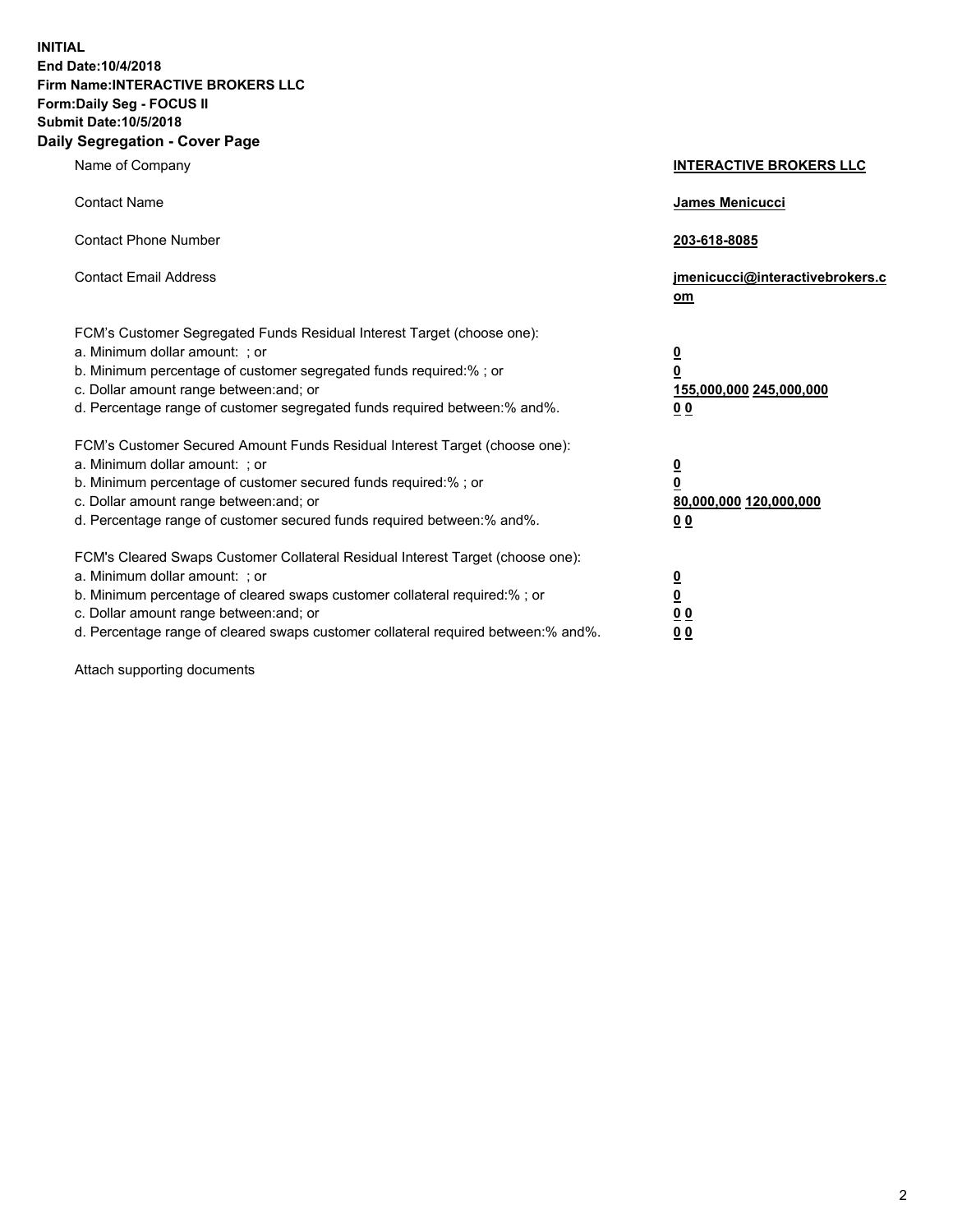## **INITIAL End Date:10/4/2018 Firm Name:INTERACTIVE BROKERS LLC Form:Daily Seg - FOCUS II Submit Date:10/5/2018 Daily Segregation - Secured Amounts**

|     | Daily Jegregation - Jeculed Aniounts                                                                       |                                                |
|-----|------------------------------------------------------------------------------------------------------------|------------------------------------------------|
|     | Foreign Futures and Foreign Options Secured Amounts                                                        |                                                |
|     | Amount required to be set aside pursuant to law, rule or regulation of a foreign                           | $0$ [7305]                                     |
|     | government or a rule of a self-regulatory organization authorized thereunder                               |                                                |
| 1.  | Net ledger balance - Foreign Futures and Foreign Option Trading - All Customers                            |                                                |
|     | A. Cash                                                                                                    | 437,666,836 [7315]                             |
|     | B. Securities (at market)                                                                                  | $0$ [7317]                                     |
| 2.  | Net unrealized profit (loss) in open futures contracts traded on a foreign board of trade                  | 15,692,015 [7325]                              |
| 3.  | Exchange traded options                                                                                    |                                                |
|     | a. Market value of open option contracts purchased on a foreign board of trade                             | 284,050 [7335]                                 |
|     | b. Market value of open contracts granted (sold) on a foreign board of trade                               | $-60,923$ [7337]                               |
| 4.  | Net equity (deficit) (add lines 1.2. and 3.)                                                               | 453,581,978 [7345]                             |
| 5.  | Account liquidating to a deficit and account with a debit balances - gross amount                          | 27,173 [7351]                                  |
|     | Less: amount offset by customer owned securities                                                           | 0 [7352] 27,173 [7354]                         |
| 6.  | Amount required to be set aside as the secured amount - Net Liquidating Equity                             | 453,609,151 [7355]                             |
|     | Method (add lines 4 and 5)                                                                                 |                                                |
| 7.  | Greater of amount required to be set aside pursuant to foreign jurisdiction (above) or line                | 453,609,151 [7360]                             |
|     | 6.                                                                                                         |                                                |
|     | FUNDS DEPOSITED IN SEPARATE REGULATION 30.7 ACCOUNTS                                                       |                                                |
| 1.  | Cash in banks                                                                                              |                                                |
|     | A. Banks located in the United States                                                                      | 56,205,129 [7500]                              |
|     | B. Other banks qualified under Regulation 30.7                                                             | 0 [7520] 56,205,129 [7530]                     |
| 2.  | Securities                                                                                                 |                                                |
|     | A. In safekeeping with banks located in the United States                                                  | 397,664,618 [7540]                             |
|     | B. In safekeeping with other banks qualified under Regulation 30.7                                         | 0 [7560] 397,664,618 [7570]                    |
| 3.  | Equities with registered futures commission merchants                                                      |                                                |
|     | A. Cash                                                                                                    | $0$ [7580]                                     |
|     | <b>B.</b> Securities                                                                                       | $0$ [7590]                                     |
|     | C. Unrealized gain (loss) on open futures contracts                                                        | $0$ [7600]                                     |
|     | D. Value of long option contracts                                                                          | $0$ [7610]                                     |
|     | E. Value of short option contracts                                                                         | 0 [7615] 0 [7620]                              |
| 4.  | Amounts held by clearing organizations of foreign boards of trade                                          |                                                |
|     | A. Cash                                                                                                    | $0$ [7640]                                     |
|     | <b>B.</b> Securities                                                                                       | $0$ [7650]                                     |
|     | C. Amount due to (from) clearing organization - daily variation                                            | $0$ [7660]                                     |
|     | D. Value of long option contracts                                                                          | $0$ [7670]                                     |
|     | E. Value of short option contracts                                                                         | 0 [7675] 0 [7680]                              |
| 5.  | Amounts held by members of foreign boards of trade                                                         |                                                |
|     | A. Cash                                                                                                    | 105,267,951 [7700]                             |
|     | <b>B.</b> Securities                                                                                       | $0$ [7710]                                     |
|     | C. Unrealized gain (loss) on open futures contracts                                                        | 14,908,049 [7720]                              |
|     | D. Value of long option contracts                                                                          | 284,050 [7730]                                 |
|     | E. Value of short option contracts                                                                         | <mark>-60,923</mark> [7735] 120,399,127 [7740] |
| 6.  | Amounts with other depositories designated by a foreign board of trade                                     | $0$ [7760]                                     |
| 7.  | Segregated funds on hand                                                                                   | $0$ [7765]                                     |
| 8.  | Total funds in separate section 30.7 accounts                                                              | 574,268,874 [7770]                             |
| 9.  | Excess (deficiency) Set Aside for Secured Amount (subtract line 7 Secured Statement<br>Page 1 from Line 8) | 120,659,723 [7380]                             |
| 10. | Management Target Amount for Excess funds in separate section 30.7 accounts                                | 80,000,000 [7780]                              |
| 11. | Excess (deficiency) funds in separate 30.7 accounts over (under) Management Target                         | 40,659,723 [7785]                              |
|     |                                                                                                            |                                                |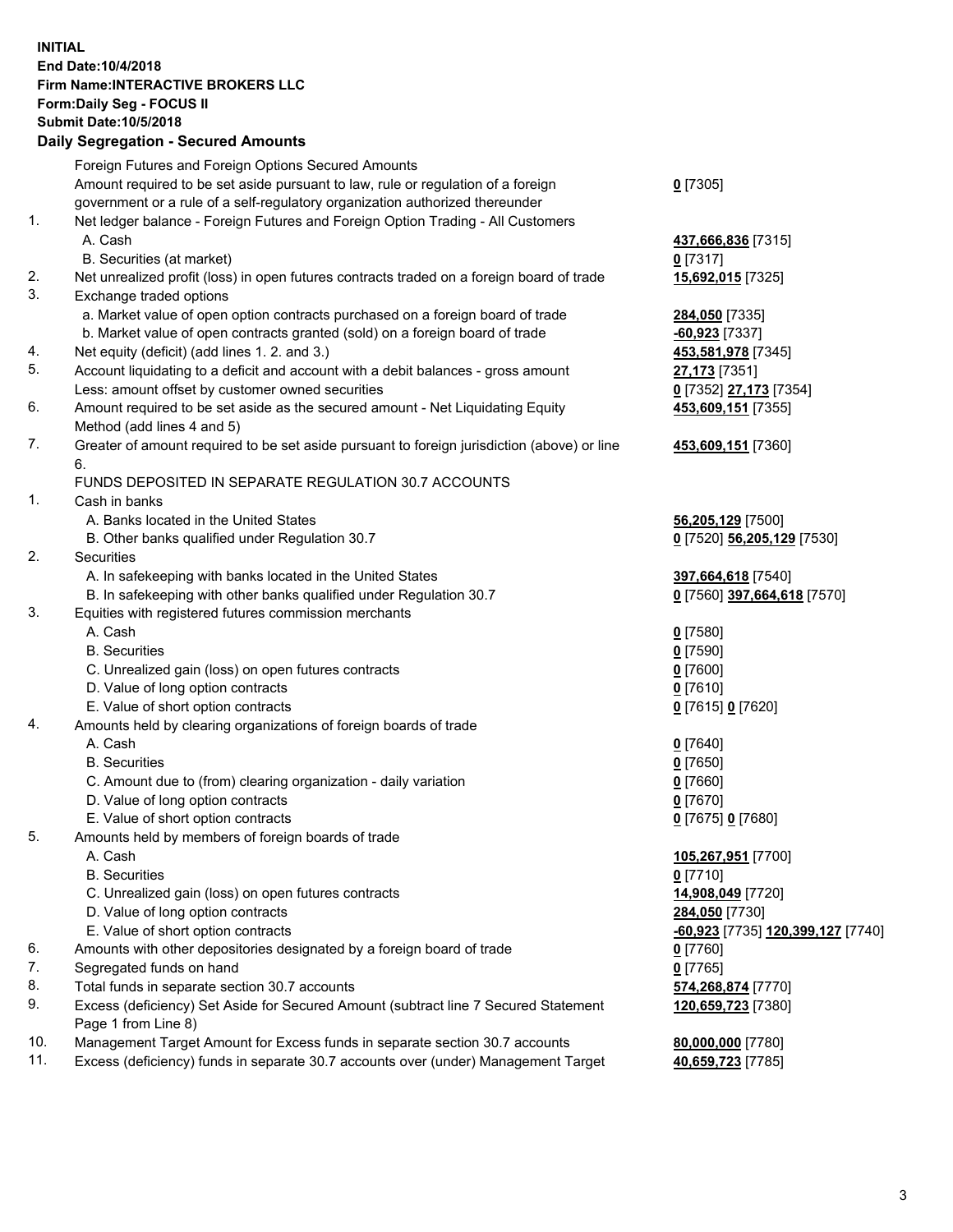**INITIAL End Date:10/4/2018 Firm Name:INTERACTIVE BROKERS LLC Form:Daily Seg - FOCUS II Submit Date:10/5/2018 Daily Segregation - Segregation Statement** SEGREGATION REQUIREMENTS(Section 4d(2) of the CEAct) 1. Net ledger balance A. Cash **4,094,578,215** [7010] B. Securities (at market) **0** [7020] 2. Net unrealized profit (loss) in open futures contracts traded on a contract market **47,407,430** [7030] 3. Exchange traded options A. Add market value of open option contracts purchased on a contract market **359,098,193** [7032] B. Deduct market value of open option contracts granted (sold) on a contract market **-393,242,177** [7033] 4. Net equity (deficit) (add lines 1, 2 and 3) **4,107,841,661** [7040] 5. Accounts liquidating to a deficit and accounts with debit balances - gross amount **165,893** [7045] Less: amount offset by customer securities **0** [7047] **165,893** [7050] 6. Amount required to be segregated (add lines 4 and 5) **4,108,007,554** [7060] FUNDS IN SEGREGATED ACCOUNTS 7. Deposited in segregated funds bank accounts A. Cash **797,877,235** [7070] B. Securities representing investments of customers' funds (at market) **2,308,596,520** [7080] C. Securities held for particular customers or option customers in lieu of cash (at market) **0** [7090] 8. Margins on deposit with derivatives clearing organizations of contract markets A. Cash **6,518,738** [7100] B. Securities representing investments of customers' funds (at market) **1,237,437,037** [7110] C. Securities held for particular customers or option customers in lieu of cash (at market) **0** [7120] 9. Net settlement from (to) derivatives clearing organizations of contract markets **-4,633,211** [7130] 10. Exchange traded options A. Value of open long option contracts **359,207,531** [7132] B. Value of open short option contracts **-393,347,115** [7133] 11. Net equities with other FCMs A. Net liquidating equity **0** [7140] B. Securities representing investments of customers' funds (at market) **0** [7160] C. Securities held for particular customers or option customers in lieu of cash (at market) **0** [7170] 12. Segregated funds on hand **0** [7150] 13. Total amount in segregation (add lines 7 through 12) **4,311,656,735** [7180] 14. Excess (deficiency) funds in segregation (subtract line 6 from line 13) **203,649,181** [7190] 15. Management Target Amount for Excess funds in segregation **155,000,000** [7194]

16. Excess (deficiency) funds in segregation over (under) Management Target Amount Excess

**48,649,181** [7198]